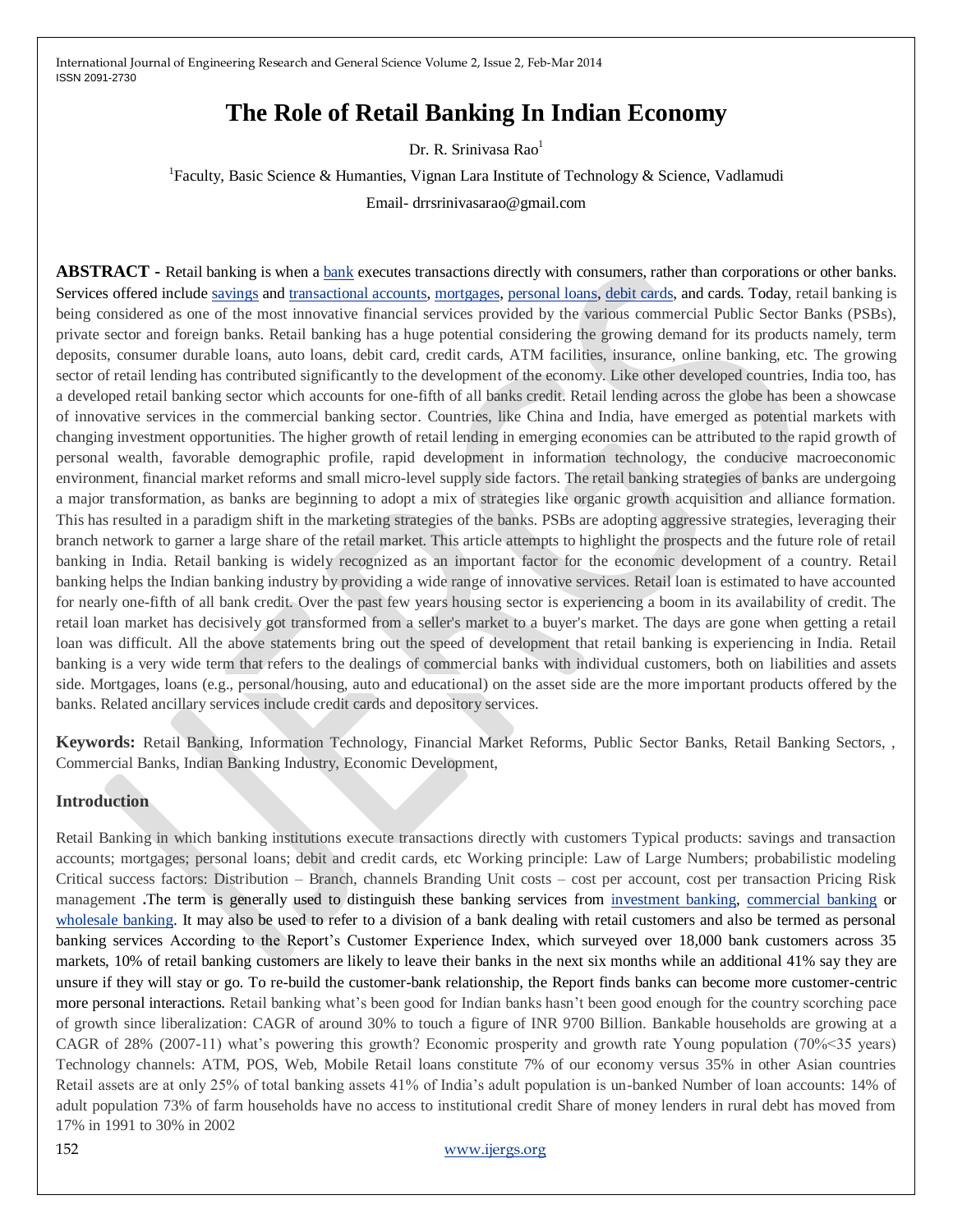*Service wise division of retail banking transactions:*

| <b>Serial NO</b> | <b>Services</b> | Percentage |
|------------------|-----------------|------------|
| 1                | Credit card     | 29         |
| 2                | Debit card      | 27         |
| 3                | $ECS$ dr        | 17         |
| 4                | Neft/Eft        | 15         |
| 5                | Necs/Ecs        | 12         |



#### *SOURCE: RBI Monthly Report*

#### **Retail Banking in the World**

North America continues to lead the Customer Experience Index with Canada (81%), and the United States (80%) in the lead. Italy, Saudi Arabia and China reported the largest relative gains in share of customers with positive experience this year. Fees, Mobile Capabilities, Quality of Service or Knowledge of Customers? This is the single most important factor driving customers to switch banks. The World Retail Banking Report provides insights into customer attitudes towards retail banking using a comprehensive Voice of the Customer survey which polled over 18,000 retail banking customers in 35 countries. The survey analyzes customer experiences across 80 banking touch points that span the products banks offer, the importance of different channels for obtaining services and the transactions that occur over the lifecycle of a banking relationship some banks turned to consolidation as a way of cutting expenses in order to survive difficult economic conditions. Often consolidation works as intended, but it also has its limitations. Federal law prohibits any single bank in the United States from holding more than 10 percent of the U.S. customer market. When banks merge, they also make gains in their customer base. Several banks in the United States are approaching the 10-percent mark, so for those banks, further consolidation may not be a way to solve their problems. Global Retail [Banking](http://www.joneslanglasalle.eu/EMEA/EN-GB/Pages/ResearchDetails.aspx?TopicName=&ItemID=8935) 2020 study, up to 50 percent of branches in today's U.S. bank networks may be declared obsolete -- although not necessarily defunct -- by 2020. Given that branches constitute 75 percent of a bank's total retail distribution costs, according to research from Capgemini, implementing smart, technologically savvy retail strategies will be critical to driving shareholder value.

#### **Trends in Retail Banking**

According to the Report's Customer Experience Index, which surveyed over 18,000 bank customers across 35 markets, 10% of retail banking customers is likely to leave their banks in the next six months while an additional 41% say they are unsure if they will stay or go. To re-build the customer-bank relationship, the Report finds banks can become more customer-centric more personal interactions

ATM machines and Internet Banking, many consumers still prefer the personal touch of their neighborhood branch bank. Technology has made it possible to deliver services throughout the branch bank network, providing instant updates to checking accounts and rapid movement of money for stock transfer

Retail banking now encompasses not just branches, but also anywhere that banking services can be conveniently provided to consumers. Whether it means a service kiosk in a train station, a mini-branch in a grocery store, a premium branch in a central business district, or a bank-on-wheels that visits corporate workplaces, proximity to targeted customers ultimately matters more than having a traditional bank façade. Flexibility and agility will provide a competitive advantage for bank

Technology is becoming the centerpiece of retail bank executives will expect their IT departments to identify and implement technology-based solutions to enhance the customer experience. Some banks, are even experimenting with quasi-Internet cafes,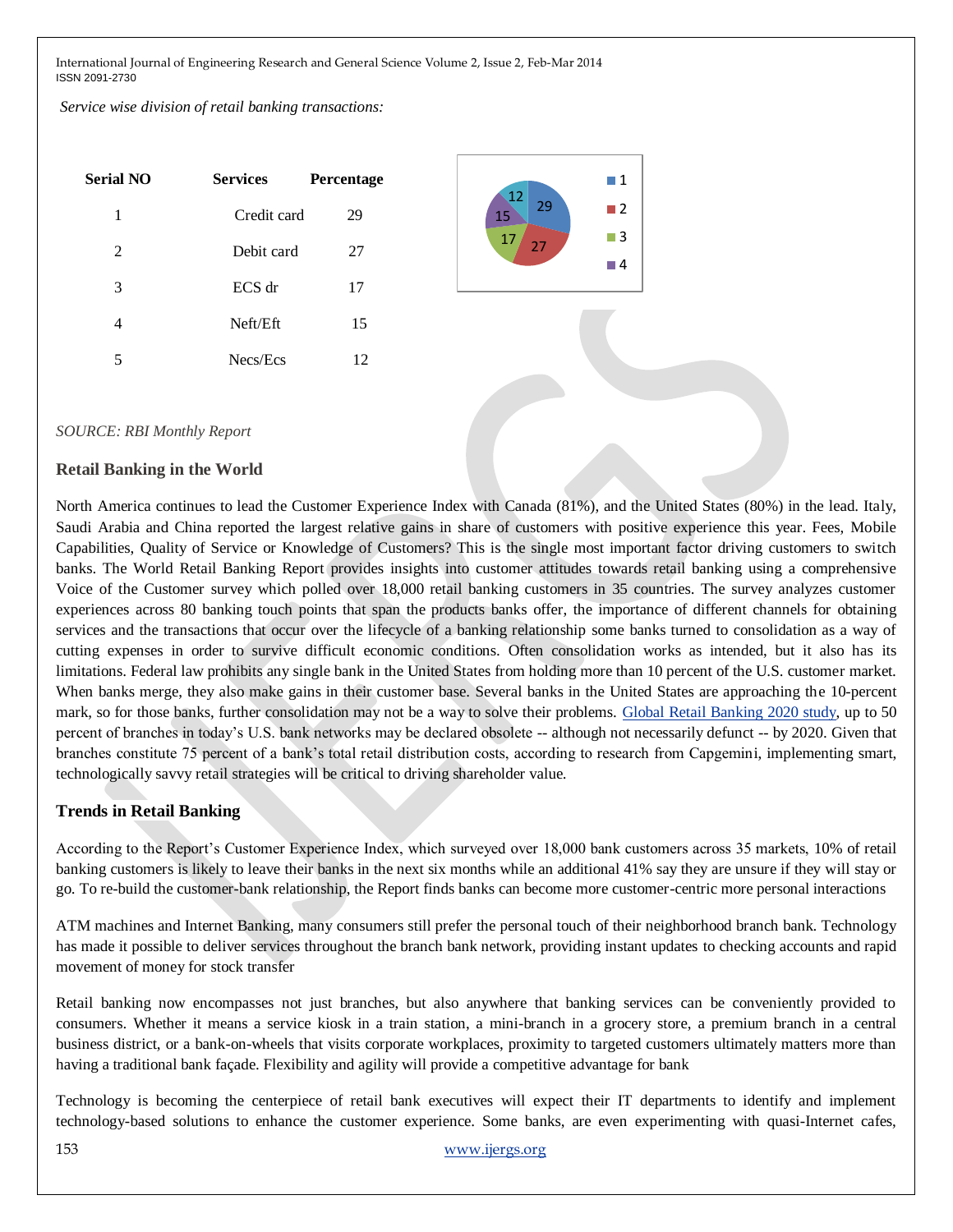offering high-tech lounge environments with relaxing furnishings and Wi-Fi access along with ATMs, self-service kiosks, areas for plug-in consumer devices, tutorials for mobile and Web banking and videoconferencing for service consultations delivered by call center staff. Furthermore, the move to a cash-light society will trigger still more changes in how branches are deployed.

As per the RBI statistical data for year ranging from 1998-2008 the mean personal loan is Rs.12, 463,240 Lakhs against a total bank credit of Rs. 66,899,292 Crores. This average personal loan amount is against a population of 1054 million on other hand housing loans amounts to housing loans Rs. 70, 22,354 Lakhs

## **The role of Retail Banking in Indian Economy**

Retail banking in India is not a new phenomenon. It has always been prevalent in India in various forms. For the last few years it has become synonymous with mainstream banking for many banks. The typical products offered in the Indian retail banking segment are housing loans, consumption loans for purchase of durables, auto loans, credit cards and educational loans. The loans are marketed under attractive brand names to differentiate the products offered by different banks. As the Report on Trend and Progress of India, 2003-04 has shown that the loan values of these retail lending typically range between Rs.20, 000 to Rs.100 lack. The loans are generally for duration of five to seven years with housing loans granted for a longer duration of 15 years. Credit card is another rapidly growing sub-segment of this product group. In recent past retail lending has turned out to be a key profit driver for banks with retail portfolio constituting 21.5 per cent of total outstanding advances as on March 2004. The overall impairment of the retail loan portfolio worked out much less then the Gross NPA ratio for the entire loan portfolio. Within the retail segment, the housing loans had the least gross asset impairment. In fact, retailing make ample business sense in the banking sector. While new generation private sector banks have been able to create a niche in this regard, the public sector banks have not lagged behind. Leveraging their vast branch network and outreach, public sector banks have aggressively forayed to garner a larger slice of the retail pie. By international standards, however, there is still much scope for retail banking in India. After all, retail loans constitute less than seven per cent of GDP in India *vis-à-vis* about 35 per cent for other Asian economies — South Korea (55 per cent), Taiwan (52 per cent), Malaysia (33 per cent) and Thailand (18 per cent). As retail banking in India is still growing from modest base, there is a likelihood that the growth number

Seem to get somewhat exaggerated. One, thus, has to exercise caution is interpreting the growth of retail banking in India **.**The following away the retail Banking Contributing service to development of Indian Economy

**Credit Cards:** While usage of cards by customers of banks in India has been in vogue since the mid-1980s, it is only since the early 1990s that the market had witnessed a quantum jump. The total number of cards issued by 42 banks and outstanding, increased from 2.69 core as on end December 2003 to 4.33 core as on end December 2004. In view of this ever increasing role of credit cards a Working Group was set up for regulatory mechanism for cards. The terms of reference of the Working Group were fairly broad and the Group was to look into the type of regulatory measures that are to be introduced for plastic cards (credit, debit and smart cards) for encouraging their growth in a safe, secure and efficient manner, as also to take care of the best customer practices and grievances redressed mechanism for the card users. The Reserve Bank has been receiving a number of complaints regarding various undesirable practices by credit card issuing institutions and their agents. The RBI and a set of guidelines would be issued which are going to pave the path of a healthy growth in the development of plastic money in India. The RBI is also considering bringing credit card disputes within the ambit of the Banking Ombudsman scheme. While building a regulatory oversight in this regard we need to ensure that neither does it reduce the efficiency of the system nor does it hamper the credit card usage.

**Housing Credit:** Housing credit has increased substantially over last few years, but from a very low base. During the period 1993- 2004, outstanding housing loans by scheduled commercial banks and housing finance companies grew at a trend rate of 23 per cent. The share of housing loans in total non-food credit of scheduled commercial banks has increased from about 3 per cent in 1992-93 to about 7 per cent in 2003-04. Recent data reveal that non-priority sector housing loans outstanding as on February 18, 2005 were around Rs. 74 thousand core, which is, however, only 8.0 per cent of the gross bank credit. As already pointed out, direct housing loans up to Rs. 15 lack irrespective of the location now qualify as priority sector lending; housing loans are understood to form a large component of such lending.

**Support to Indian middle class People**: The rise of the Indian middle class is an important contributory factor in this regard. The percentage of middle to high income Indian households is expected to continue rising. The younger population not only wields increasing purchasing power, but as far as acquiring personal debt is concerned, they are perhaps more comfortable than previous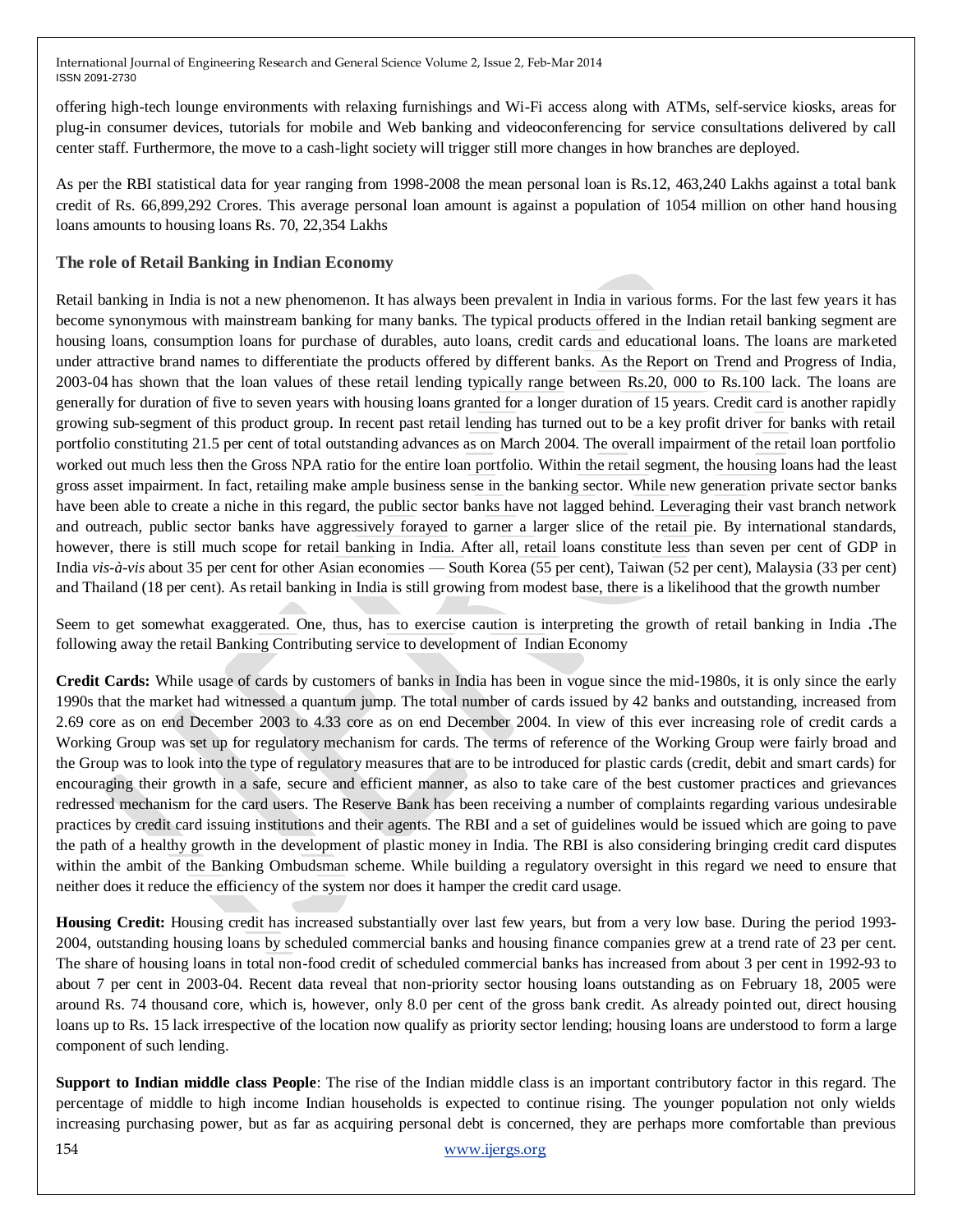generations. Improving consumer purchasing power, coupled with more liberal attitudes toward personal debt, is contributing to India's retail banking segment.

**Economic superpower.** Retail banking has played a role in a growing economy of India. As the growth story gets unfolded in India, retail banking is going to emerge a major driver. How does the world view us? I have already referred to the BRIC Report talking India as an economic superpower. A. T. Kearney, a global management consulting firm, recently identified India as the 'second most attractive retail destination' of 30 emergent markets.

**Increasing purchasing power of middle class people:** The rise of the Indian middle class is an important contributory factor in this regard. The percentage of middle to high income Indian households is expected to continue rising. The younger population not only wields increasing purchasing power, but as far as acquiring personal debt is concerned, they are perhaps more comfortable than previous generations. Improving consumer purchasing power, coupled with more liberal attitudes toward personal debt, is contributing to India's retail banking segment.

**Financial market reforms: The** subject matter of retail banking is of prime importance. In recent years, commercial banks have witnessed development in the form of retail lending, all over the world. The growth in the field of retail lending is primarily because of the speedy advancement in the IT sector, evolving macroeconomic environment, numerous micro level demand and supply side factors and financial market reform. This criterion is based on the market research report on retail banking

**Engine of economic growth:** Retail banks play a critical role in their home economies, and their activities have implications for the global economy as well. They offer critical credit functions, which largely fuel the engine of economic growth in their economies. When problems hit the retail banking sector the result is often dire economic circumstances for the economy as a whole. When retail banks are failing, little or no credit is available for credit seekers, and economic activity becomes depressed.

**Mass-market banking**: Retail banks offer a variety of important services to their customers. The retail banking sector is often described as a typical mass-market banking, offering services such as savings and checking accounts and all kinds of personal loans, including auto loans and student loans. Retail banks also offer mortgage services, debit and credit card services and ATM services--all of which have become essential to today's consumers.

**Volume driven business**. Retail Credit ensures that the business is widely dispersed among a large customer base unlike in the case of corporate lending, where the risk may be concentrated on a selected few plans. Ability of a bank to administer a large portfolio of retail credit products depends upon such factors like; strong credit assessment capability, sound documentation, strong possessing capability, regular constant follow- up, skilled human resource, technological support.

**Automation of banking process**: The growth in retail banking has been facilitated by growth in banking technology and automation of banking processes to enable extension of reach and rationalization of costs. ATMs have emerged as an alternative banking channels which facilitate low-cost transactions vis-à-vis traditional branches / method of lending. It also has the advantage of reducing the branch traffic and enables banks with small networks to offset the traditional disadvantages by increasing their reach and spread.

**Easy and affordable access:** Retail loans through a wide range of options / flexibility. Banks even finance cost of registration, stamp duty, society charges and other associated expenditures such as furniture and fixtures in case of housing loans and cost of registration and insurance, etc. in case of auto loans.

**Financial Liquidity:** Banks Making financing attractive by offering free / concessional / value added services like issue of credit card, insurance, etc.Continuous waiver of processing fees administration fees, prepayment charges, etc. by the Banks. As of now, the cost of retail lending is restricted to the interest costs.

**Economic prosperity:** The consequent increase in purchasing power has given a fillip to a consumer boom. Note that during the 10 years after 1992, India's economy grew at an average rate of 6.8 percent and continues to grow at the almost the same rate – not many countries in the world match this performance.

155 [www.ijergs.org](http://www.ijergs.org/)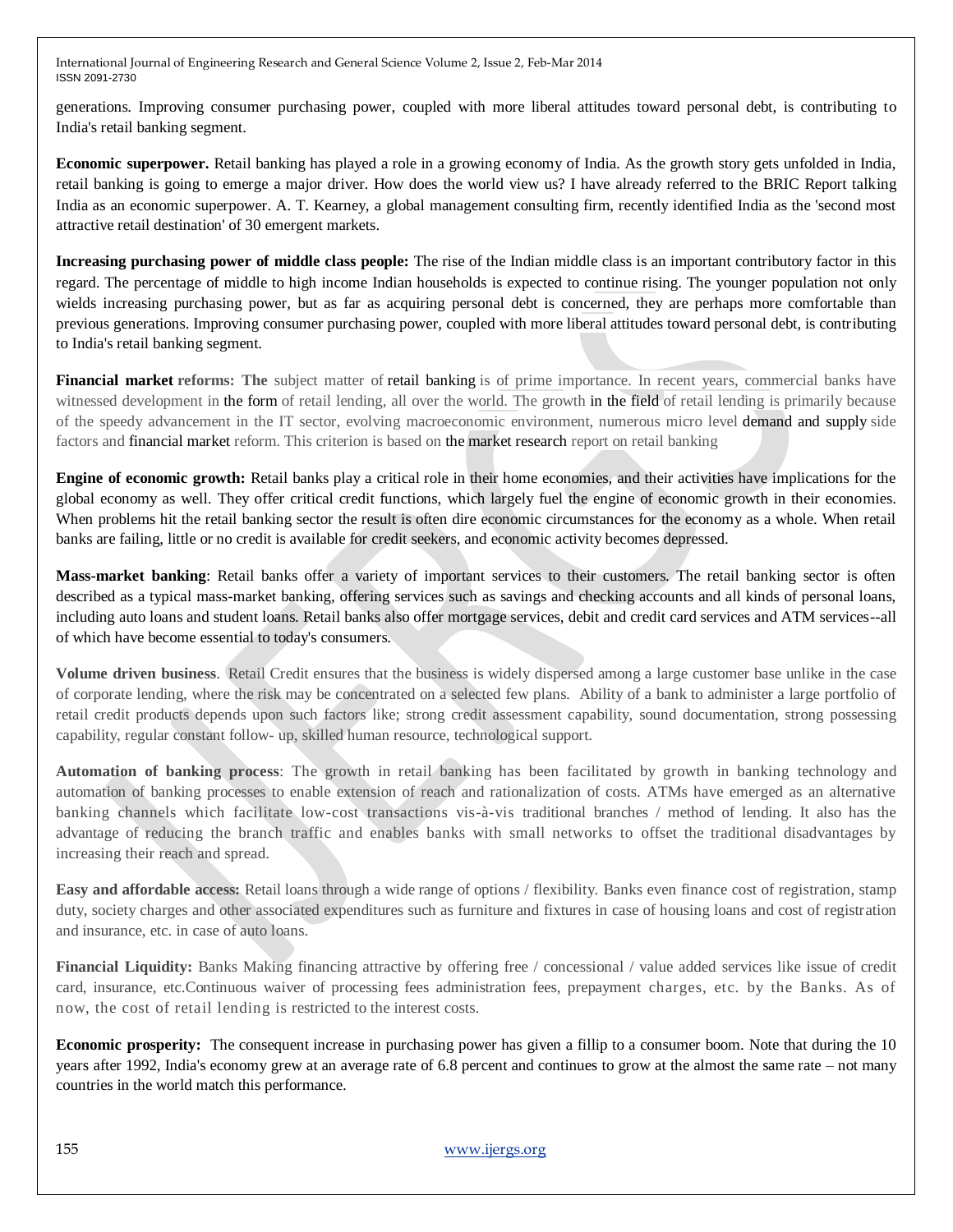**Changing consumer demographics**: The Size of population indicate vast potential for growth in consumption both qualitatively and quantitatively. India is one of the countries having highest proportion (70%) of the population below 35 years of age (young population). The BRIC report of the Goldman-Sachs, which predicted a bright future for Brazil, Russia, India and China, mentioned Indian demographic advantage as an important positive factor for India.

**Technological innovations**: Technological factors played a major role. Convenience banking in the form of debit cards, internet and phone-banking, anywhere and anytime banking has attracted many new customers into the banking field. Technological innovations relating to increasing use of credit / debit cards, ATMs, direct debits and phone banking has contributed to the growth of retail banking in India.

**Increase the Bank Liquid cash**: Treasury income of the banks, which had strengthened the bottom lines of banks for the past few years, has been on the decline during the last two years. In such a scenario, retail business provides a good vehicle of profit maximization. Considering the fact that retail's share in impaired assets is far lower than the overall bank loans and advances, retail loans have put comparatively less provisioning burden on banks apart from diversifying their income streams.

**Decline in interest rates:** The interest rates were decreased in Indian money market have also contributed to the growth of retail credit by generating the demand for such credit. The interest rates on retail loans have declined from a high of 16-18%in1995-96 to presently in the band of 7.5-9%. Ample liquidity in the banking system and falling global interest rates have also compelled the domestic banks to reduce it

**Declining cost of incremental deposits**: Banks could afford to quote lower rate of interest, even below PLR as low cost [saving bank] and no cost [current account] deposits contribute more than 1/3rd of their funds [deposits].The declining cost of incremental deposits has enabled the Banks to reduce their interest rates on housing loans as well as other retail segments loans.

**Change of Terms of Loans**: Offering retail loans for short term, 3 years and long term ranging term ranging from 15/20 years as compared to their earlier 5-7 years only

## **Challenges of Retail Banking in India**

**Retention of customers**: According to a research by Reichheld and Sasser in the Harvard Business Review, 5 per cent increase in customer retention can increase profitability by 35 per cent in banking business, 50 per cent in insurance and brokerage, and 125 per cent in the consumer credit card market. Thus, banks need to emphasize retaining customers and increasing market share.

**Rising indebtedness**: India's position, of course, is not comparable to that of the developed world where household debt as a proportion of disposable income is much higher. Such a scenario creates high uncertainty. Expressing concerns about the high growth witnessed in the consumer credit segments the Reserve Bank has, as a temporary measure, put in place risk containment measures and increased the risk weight from 100 per cent to 125 per cent in the case of consumer credit including personal loans and credit cards (Mid-term Review of Annual Policy, 2004-05).

**Network management challenges**: Difficulty in maintaining and optimizing the performance of retail banking networks. Illustratively, ensuring that all bank products and services are available, at all times, and across the entire organization is essential for today's retails banks to generate revenues and remain competitive. Besides, there are network management challenges, whereby keeping these complex, distributed networks and applications operating properly in support of business objectives becomes essential. Specific challenges include ensuring that account transaction applications run efficiently between the branch offices and data centers.

**Money laundering:** KYC Issues and money laundering risks in retail banking is yet another important issue. Retail lending is often regarded as a low risk area for money laundering because of the perception of the sums involved. However, competition for clients may also lead to KYC procedures being waived in the bid for new business. Banks must also consider seriously the type of identification documents they will accept and other processes to be completed. The Reserve Bank has issued details guidelines on application of KYC norms in November 2004.

156 [www.ijergs.org](http://www.ijergs.org/) Sub-prime crisis**: A major challenge to retail banking surfaced in late 2008. Retail banks as well as commercial banks had provided sub-prime mortgages to consumers who were not qualified for the size of the loans they received. Although this**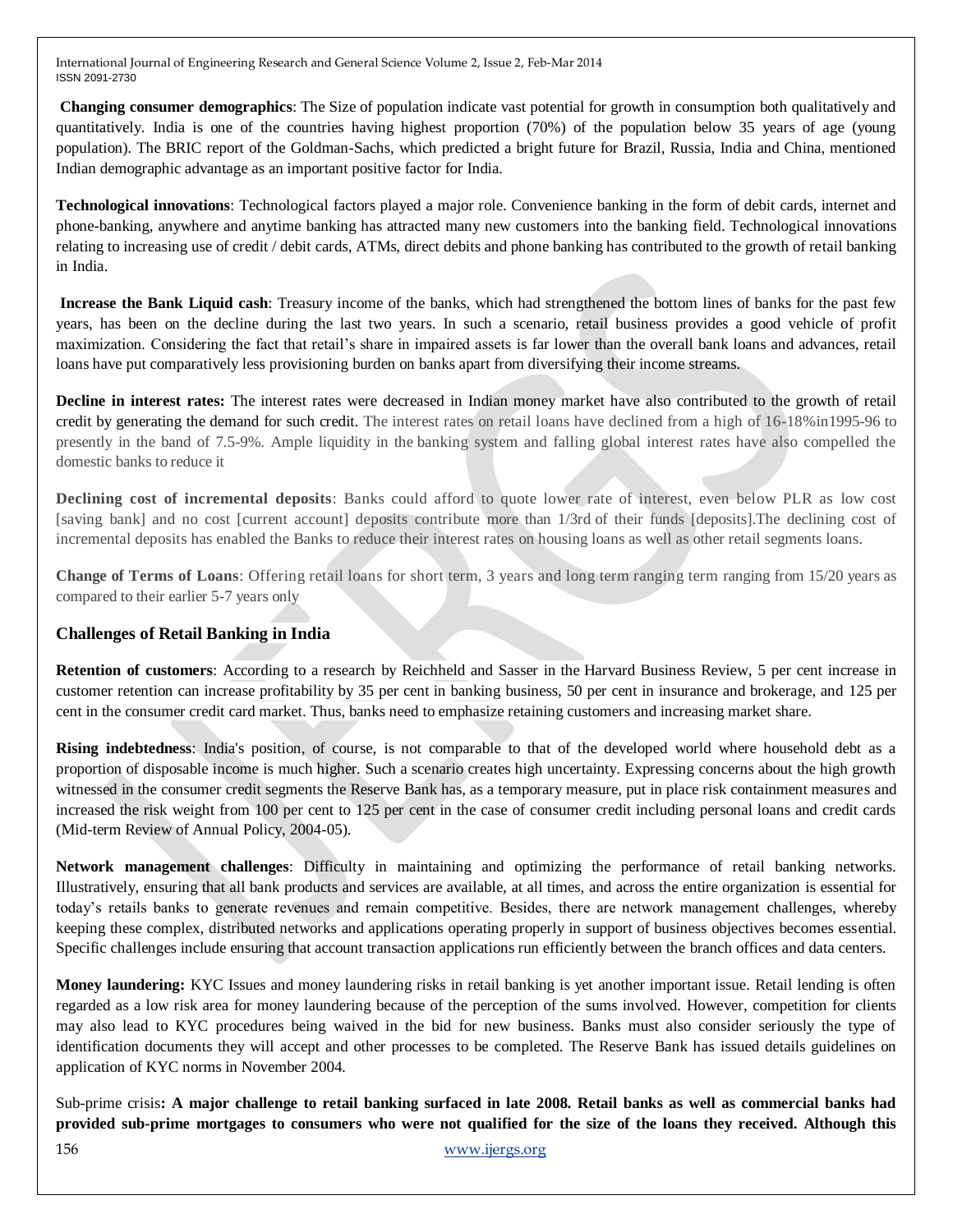**process generated much of the housing boom of the early 21st century, eventually the loans became too cumbersome for borrowers to pay back. This problem led to loan defaults across the United States and led to many bank failures, not only in the United States but around the world. It produced serious deterioration in the global economy and led to the economic and financial crisis that dominated the political landscape in early 2009.**

**Massive infusion of capital:** While retail banks have their share of problems, it is anticipated that with the massive infusion of capital into the banking and financial services sector by the federal government's economic stimulus program, most retail banks will survive, and the smaller retail banks may seek to merge with other banks

**Strategy Knowing Your Customer**: service should be at the end all in retail banking. Someone has rightly said, "It takes months to find a good customer but only seconds to lose one." Thus, strategy of Knowing Your Customer (KYC) is important. So the banks are required to adopt innovative strategies to meet customer's needs and requirements in terms of services/products etc.

**Outsourcing activities:** The issue of outsourcing has become very important in recent past because various core activities such as hardware and software maintenance, entire ATM set up and operation (including cash, refilling) etc., are being outsourced by Indian banks.

## **Conclusion**

There is a need of constant innovation in retail banking. In bracing for tomorrow, a paradigm shift in bank financing through innovative products and mechanisms involving constant up gradation and revalidation of the banks' internal systems and processes is called for. Banks now need to use retail as a growth trigger. This requires product development and differentiation, innovation and business process reengineering, micro-planning, marketing, prudent pricing, customization, technological up gradation, home / electronic / mobile banking, cost reduction and cross-selling. While retail banking offers phenomenal opportunities for growth, the challenges are equally daunting. How far the retail banking is able to lead growth of the banking industry in future would depend upon the capacity building of the banks to meet the challenges and make use of the opportunities profitably. However, the kind of technology used and the efficiency of operations would provide the much needed competitive edge for success in retail banking business. Furthermore, in all these customers' interest is of paramount importance. So, it is vital for banks to improve their customer services and cut off predatory lending strategies, particularly in the area of interest on credit cards. Finally we say that retail banking is one of the most tremendous areas now days to be looked after by the banking industry as it contributes 7% to our GDP and 14% to employment.

## **Acknowledgement**

The author wishes to thank most whole-heartedly the reviewers for their valuable contributions and input in to the final paper. Peer reviewing and editing are commonly tedious and thankless tasks.

## **REFERENCES:**

- 1. Dr. K.M. Bhattacharya & O.P. Agrawal, "Basics of Banking and Finance, Himalaya publishing House
- 2. Reeta Mathur, "Recent Trends in Indian Economics [Sublime publications]
- 3. A.S. Chawla, "Nationalization and Growth Of Indian Banking[Deep & Deep Publication]
- 4. Mishra, R. and Prabhu, D. (2010) "Introduction of Retail Banking in India", 1st Edition, New Delhi, India: Tata McGraw Hill.
- 5. Mori, K. and Parikh, N. (2010) "Retail Banking: The Basics, 4th Edition, Delhi, India: Pearson.
- 6. Mishra and Tandon, (2011), International journal of multidisciplinary research, vol 1. Issue , Zenith
- 7. Gopinath shyamala (2005), Retail Banking Opportunities and Challenges, IB
- 8. Ojha.smiksha (2012), growth and development of retail banking in India drivers of retail banking.
- 9. Raj janak, rao K.U.B et.al,(2011), Reserve bank of India bulletin, volume LXV number I, Cambridge university press India limited.